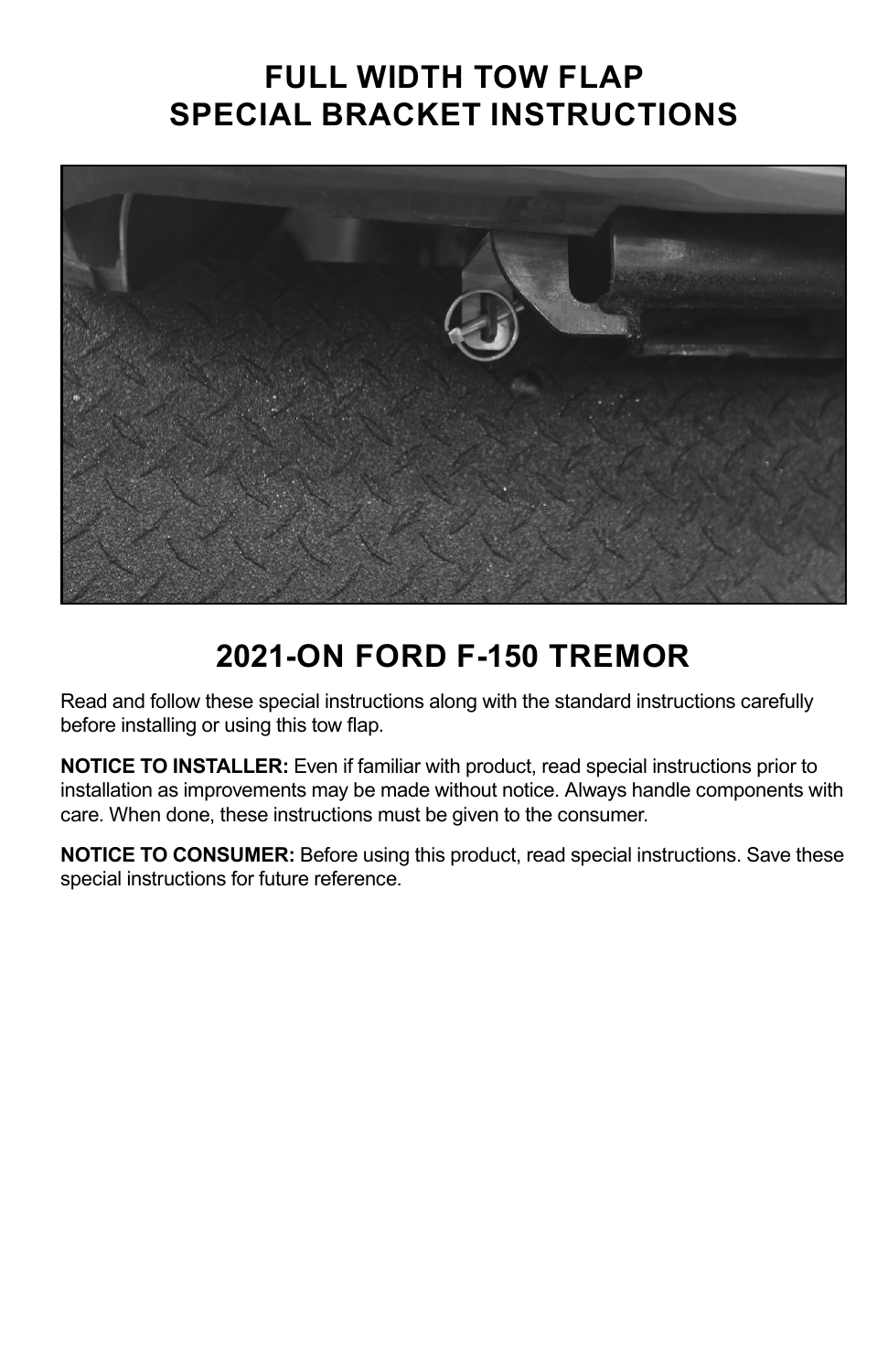## **PREPARATION**

#### **TOOLS NEEDED**

- Ratchet with T-40 Torx bit
- Protective eyewear

! **CAUTION: Over tightening hardware may damage components or truck.**

## **1: INSTALLING MOUNTING BRACKETS**

A. At rear bumper, remove indicated bolt with ratchet and Torx bit, save for Step 1C.

**NOTE:** Use proper orientation while installing brackets.

B. Align mounting bracket with holes toward outside of truck.



Driver side mounting bracket